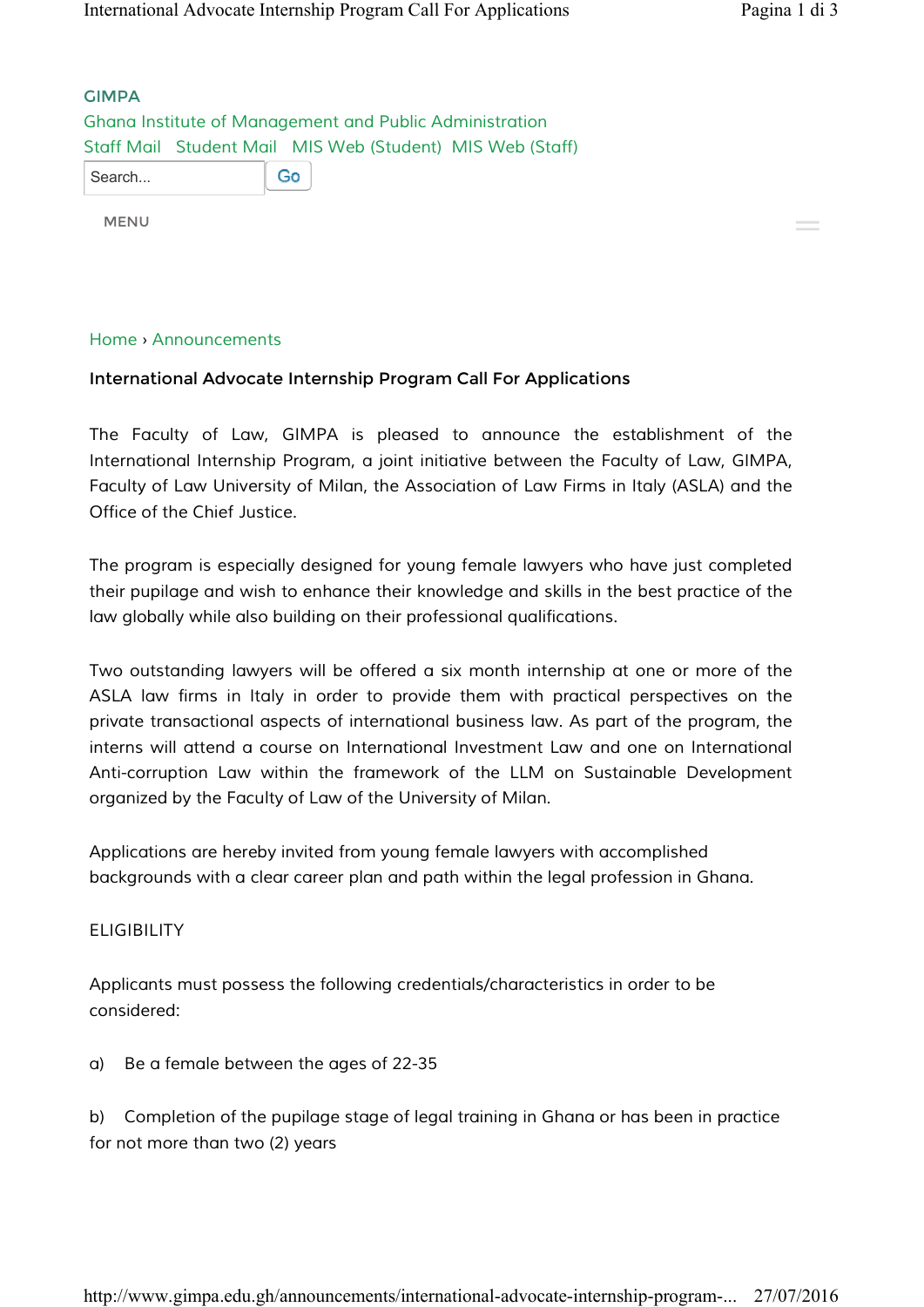*c) Demonstrated desire to contribute to the development of the legal profession in Ghana*

*d) Proof of prospect of returning to Ghana at the end of the program to practice law*

## *HOW TO APPLY*

*An updated CV together with a Personal Statement, two letters of recommendation complete with a covering letter and application form should be submitted to the dean*'*s secretariat at GIMPA by the 31st day of August 2016. Shortlisted applicants will be interviewed in September 2016 and the program starts in January 2017.*

# *APPLICATION FORM:*

*Click here to download Application form*

# GIMPA

*Tel: +233-302-401681-3 Fax: +233-302-404664 Email: info@gimpa.edu.gh P. O. Box AH50, Achimota, Accra, Ghana*

# **SCHOOLS**

*Business School School of Technology Faculty of Law School of Public Service & Governance*

# SHORT PROGRAMS CENTRES

*Centre for Management Development Gender & Development Resource Centre Centre for IT Professional Development*